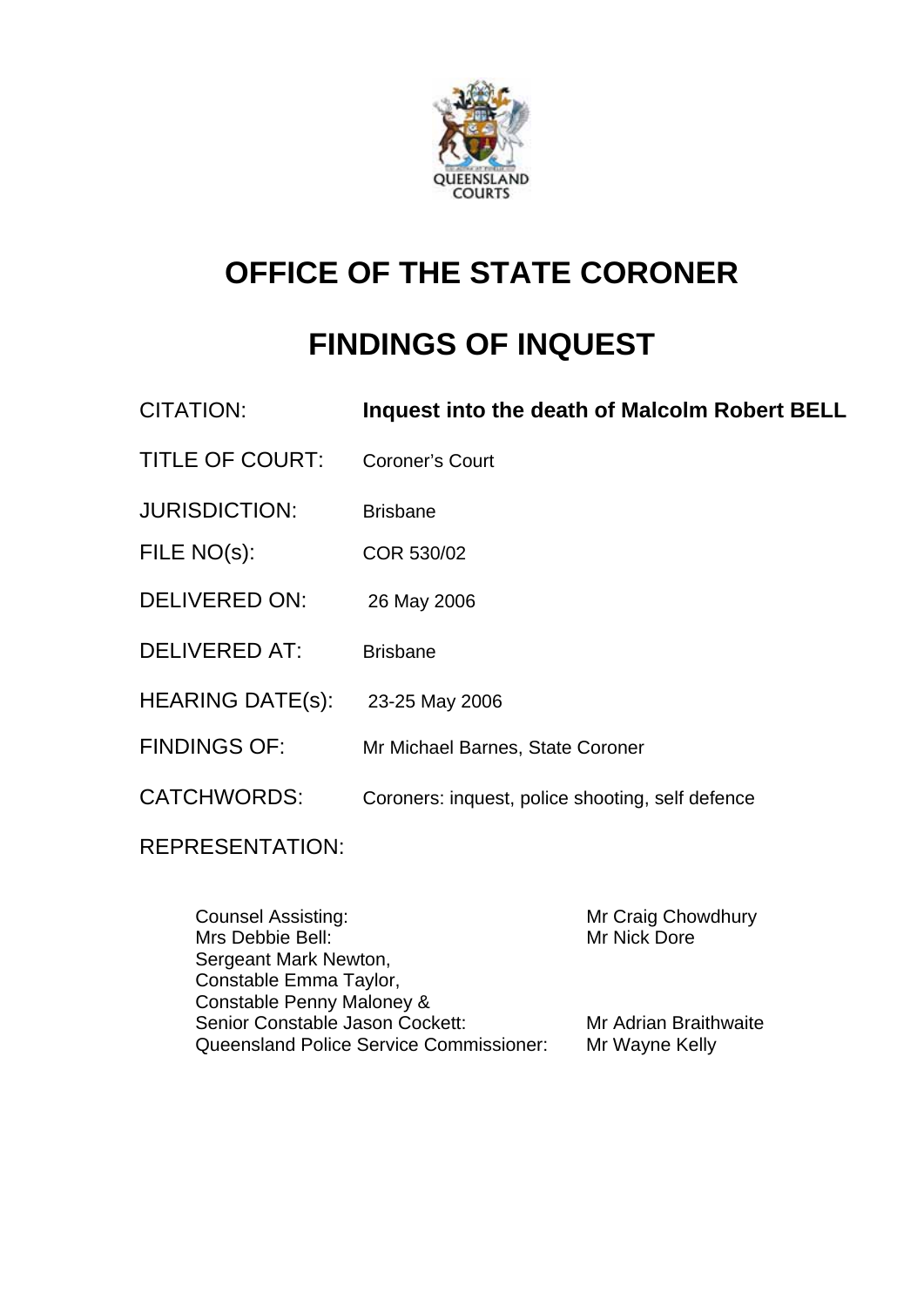**Findings of the inquest into the death of Malcolm Robert Bell** 

# *Table of contents*

Introduction 1 The Coroner's jurisdiction 1 The basis of the jurisdiction 1 The scope of the Coroner's inquiry and findings 1 The admissibility of evidence and the standard of proof 2 The investigation 3 The inquest 3 A view and the taking of evidence 3 The evidence 4 Background 4 Events on the day of the shooting 5 Police confront Mr Bell 5 Eye witness accounts 6 The post shooting response 8 Autopsy results 8 Ballistics 9 Other inquiries 9 Findings required by  $s43(2)$  9 The committal question 10 Issues of concern, riders and recommendations 12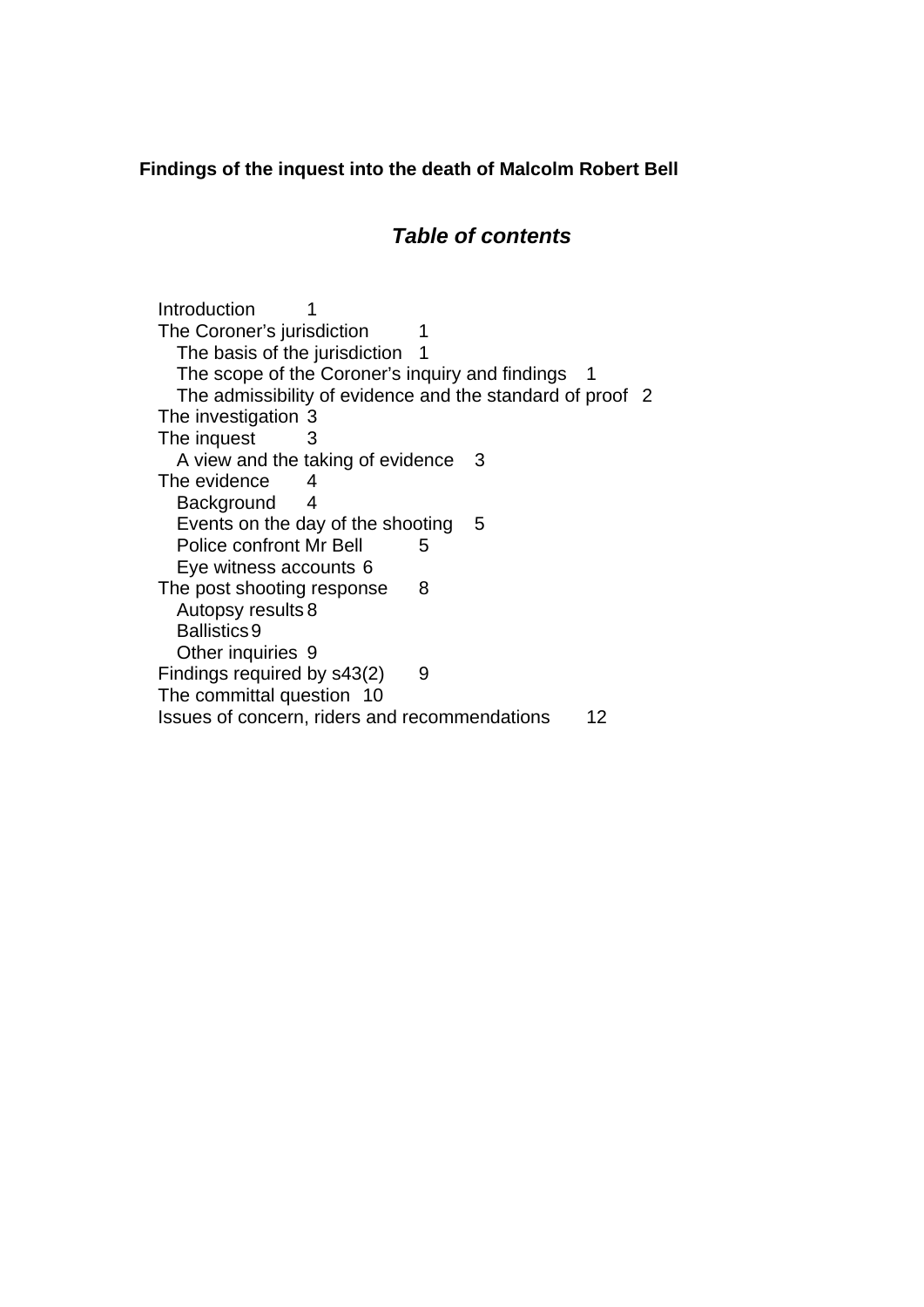The *Coroners Act 1958* provides in s43(1) that after considering all of the evidence given before a coroner at an inquest the coroner shall give his or her findings in open court. What follows are my findings of the inquest held into the death of Malcolm Robert Bell.

## *Introduction*

On 11 October 2002, at approximately 4.00pm, two police officers confronted Mr Bell in a lane running between Elizabeth and Queen Streets in the central business district of Brisbane. They had formed the suspicion that he was the person wanted in connection with a number of armed robberies that had been conducted in the city in recent weeks. One of the officers told Mr Bell he was under arrest. Mr Bell did not comply with the instructions given by that officer and produced a weapon. Soon after, he was shot dead.

These findings seek to explain how that happened and determine whether anyone should be charged with a criminal offence as a result of the death.

## *The Coroner's jurisdiction*

Before turning to the evidence, I will say something about the nature of the coronial jurisdiction.

#### **The basis of the jurisdiction**

Although the inquest was held in 2006, as the death being investigated occurred before 1 December 2003, the date on which the *Coroners Act 2003* was proclaimed, it is a "*pre-commencement death*" within the terms of s100 of that Act and the provisions of the *Coroners Act 1958* (the Act) are therefore preserved in relation to it.

Because the death was "*violent or unnatural*" the police officers who were summoned to the scene were obliged by s12(1) of the Act to report it to a coroner. Section 7(1)(a)(i) confers jurisdiction on a coroner to investigate such a death and s7B authorises the holding of an inquest into it.

#### **The scope of the Coroner's inquiry and findings**

A coroner has jurisdiction to inquire into the cause and the circumstances of a reportable death.

The Act, in s24, provides that where an inquest is held, it shall be for the purpose of establishing as far as practicable:-

- the fact that a person has died,
- the identity of the deceased,
- when, where and how the death occurred, and
- whether anyone should be charged with a criminal offence alleging he/she caused the death.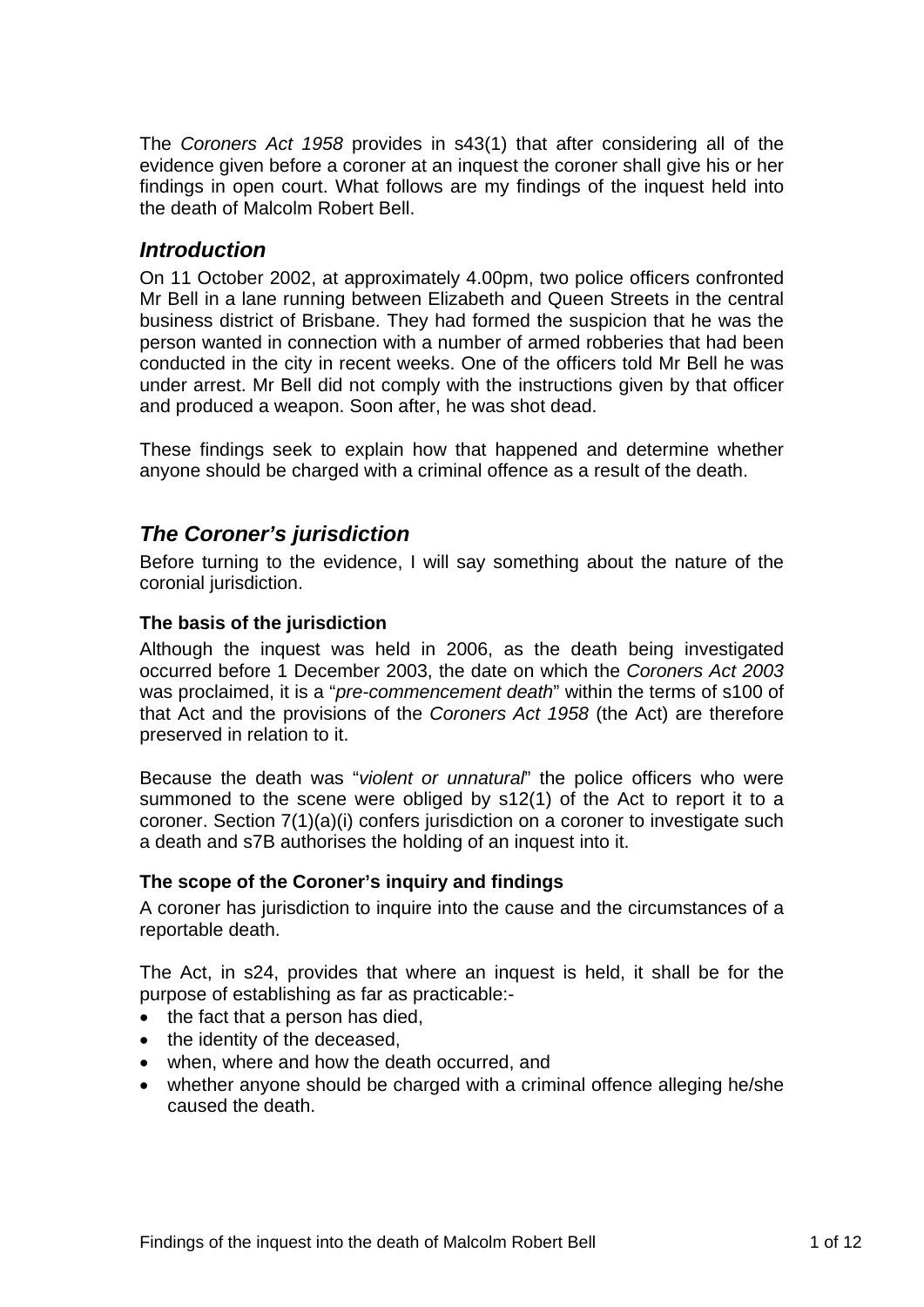After considering all of the evidence presented at the inquest, findings must be given in relation to each of those matters to the extent that they are able to be proven.

An inquest is not a trial between opposing parties but an inquiry into the death. In a leading English case it was described in this way:-

*It is an inquisitorial process, a process of investigation quite unlike a criminal trial, where the prosecutor accuses and the accused defends… The function of an inquest is to seek out and record as many of the facts concerning the death as the public interest requires.*<sup>1</sup>

The focus is on discovering what happened, not on ascribing guilt, attributing blame or apportioning liability. The purpose is to inform the family and the public of how the death occurred with a view to reducing the likelihood of similar deaths. As a result, the Act authorises a coroner to make preventive recommendations,<sup>2</sup> referred to as "*riders*" but prohibits findings or riders being framed in a way that appears to determine questions of civil liability or suggests a person is guilty of any criminal offence. $3$ 

#### **The admissibility of evidence and the standard of proof**

Proceedings in a coroner's court are not bound by the rules of evidence because s34 of the Act provides that "*the coroner may admit any evidence the coroner thinks fit,"* provided the coroner considers it necessary to establish any of the matters within the scope of the inquest.

This flexibility has been explained as a consequence of an inquest being a fact-finding exercise rather than a means of apportioning guilt, an inquiry rather than a trial. $4$ 

A coroner should apply the civil standard of proof, namely the balance of probabilities, but the approach referred to as the *Briginshaw* sliding scale is applicable.<sup>5</sup> This means that the more significant the issue to be determined, the more serious an allegation or the more inherently unlikely an occurrence, the clearer and more persuasive the evidence needed for the trier of fact to be sufficiently satisfied that it has been proven to the civil standard. $6$ 

Of course, when determining whether anyone should be committed for trial, a coroner can only have regard to evidence that could be admitted in a criminal trial and will only commit if he/she considers an offence could be proven to the criminal standard of beyond reasonable doubt.

1

<sup>1</sup> *R v South London Coroner; ex parte Thompson* (1982) 126 S.J. 625 2

 $2$  s43(5)

 $3$  s43(6)

<sup>&</sup>lt;sup>4</sup> *R v South London Coroner; ex parte Thompson* per Lord Lane CJ, (1982) 126 S.J. 625<br>
<sup>5</sup> Anderson v Blashki [1993] 2 VR 89 at 96 per Gobbo J

 $6$  Briginshaw v Briginshaw (1938) 60 CLR 336 at 361 per Sir Owen Dixon J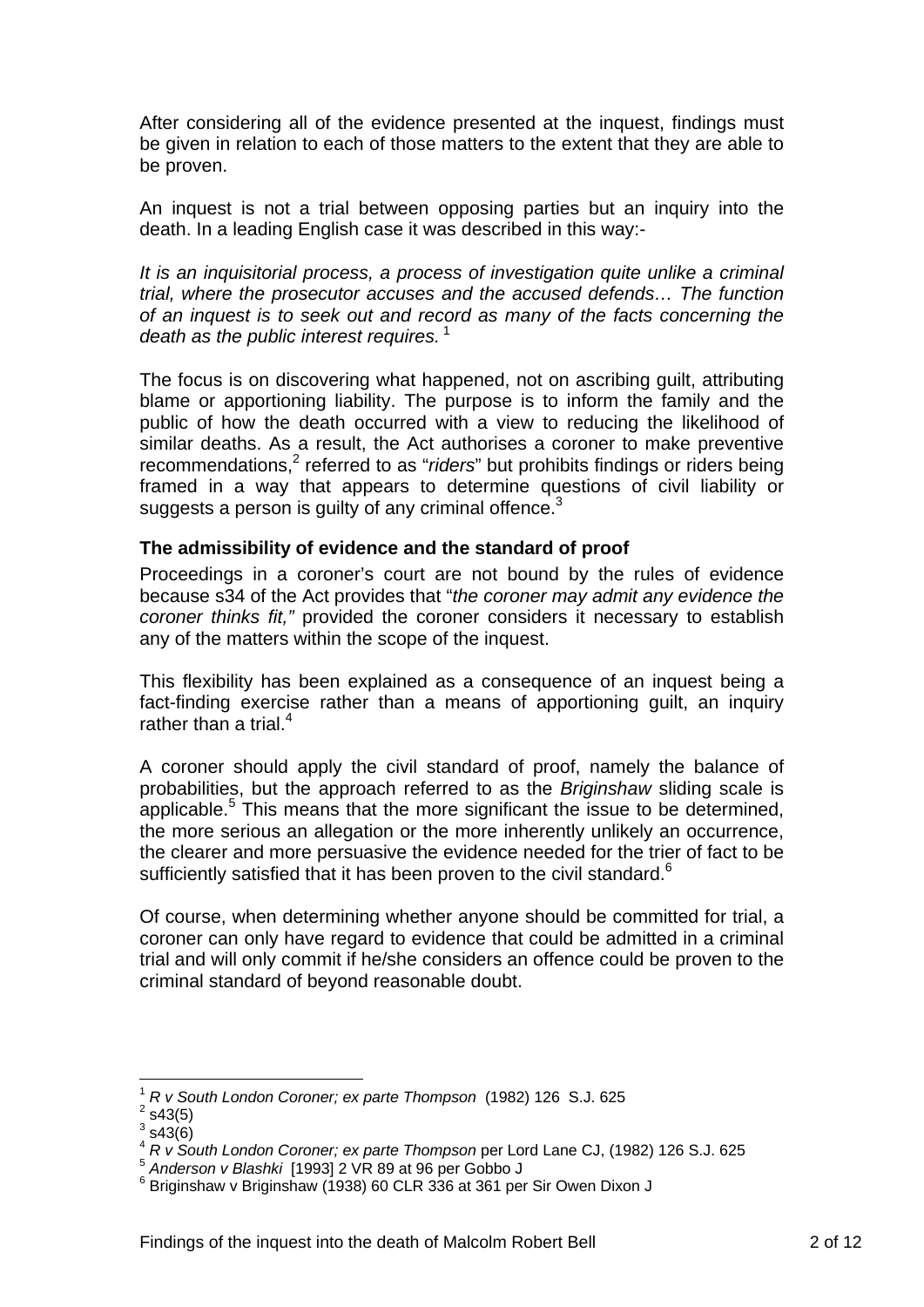It is also clear that a coroner is obliged to comply with the rules of natural justice and to act judicially.<sup>7</sup>This means that no findings adverse to the interest of any party may be made without that party first being given a right to be heard in opposition to that finding. As *Annetts v McCann<sup>8</sup>* makes clear, that includes being given an opportunity to make submissions against findings that might be damaging to the reputation of any individual or organisation.

## *The investigation*

I turn now to a description of the investigation.

Immediately after the shooting, the officers involved summoned assistance on the police radio and an ambulance and other police attended within minutes.

The officer in charge of the Homicide Investigation Group attended as did detectives from the Crime and Misconduct Commission and the Ethical Standards Command.

The scene was cordoned off and the potential witnesses were identified and later statements were taken from them. The two officers involved in the incident were interviewed later that night and did a "walk through" of the events which was video recorded.

The handguns issued to the officers involved in the shooting were seized and forensically examined as were two other guns found at the scene.

The scene was photographed and items of interest were located and tested.

A lawyer representing Mr Bell's wife contacted police and indicated that the persons who had been shot could be Malcolm Robert Bell. A fingerprint examination suggested that this was the case.

I am satisfied that the investigation was thorough and carried out in a competent manner.

## *The inquest*

A directions hearing was held on 9 March 2006. Mr Craig Chowdhury was appointed counsel assisting and leave to appear was granted to Mr Bell's wife, the officer involved in the shooting and the Commissioner of the Queensland Police Service (the QPS).

#### **A view and the taking of evidence**

On 23 May 2006, a view of the scene was undertaken by the Court and those with leave to appear. The inquest commenced later that day and evidence was given over the succeeding three days. Fifteen witnesses gave evidence and 120 exhibits were tendered.

1

<sup>7</sup> *Harmsworth v State Coroner* [1989] VR 989 at 994 and see a useful discussion of the issue in Freckelton I., "Inquest Law" in *The inquest handbook*, Selby H., Federation Press, 1998 at 13

<sup>8</sup> (1990) 65 ALJR 167 at 168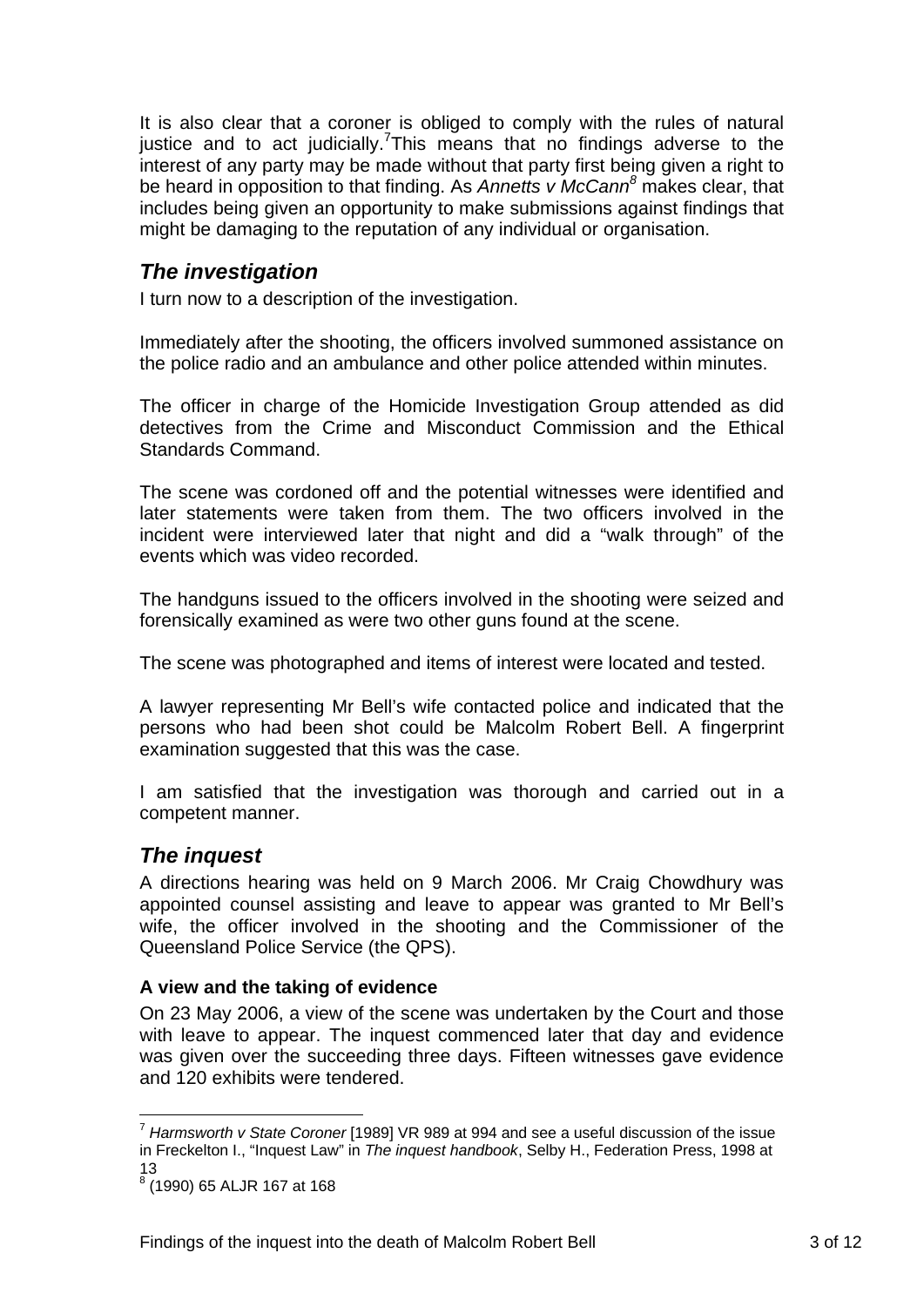## *The evidence*

I turn now to the evidence. Of course, I cannot even summarise all of the information contained in the exhibits and transcript but I consider it appropriate to record here the evidence I believe is necessary to understand the findings I have made.

### **Background**

On 12 June 2002, an armed robbery occurred at a Suncorp Metway branch in Stafford, an inner northern suburb of Brisbane. A good description of the offender was provided by bank staff but his facial features were not able to be seen on the security camera film because he was wearing a broad brimmed hat during the robbery. The offender produced a note demanding money and pointed a small handgun at the teller during the offence. He left the scene on foot.

Over the next three and half months, a further four robberies were committed by a single gun man whose stature, age, appearance and behaviour was similar to that described by the tellers who were the victims of the Stafford robbery. Three of those offences were committed on city banks, the fourth was in the same shopping centre as the first robbery. In each case the offender walked in produced a gun and demanded money. In two cases a silver or metallic grey handgun was used. In the other two offences a sawn off rifle with green or red masking tape around the barrel stub was produced.

After each of these offences the usual investigations by scenes of crime officers and detectives were undertaken but insufficient trace evidence or identification evidence was able to be gathered to enable a possible suspect to be formulated.

After the fourth robbery, having regard to the similarities of the description of the offender in each case and his *modus operandi,* the detectives involved concluded that it was likely that the same person was responsible for all of the robberies. Therefore a proactive strategy was devised and implemented in late August and early September. It failed to apprehend the offender and on 26 September another robbery occurred.

After this fifth robbery, detectives again reviewed all of the earlier offences and devised a new strategy which involved a heavy presence of plain clothes officers in and around the city centre on the afternoons of the same days of the week that the other offences had been committed. Those involved in this operation were advised of all information known about the earlier offences. They were shown the comfit photos compiled by the witnesses and the security video tape, advised of the disguises used by the offender and told of his usual movements.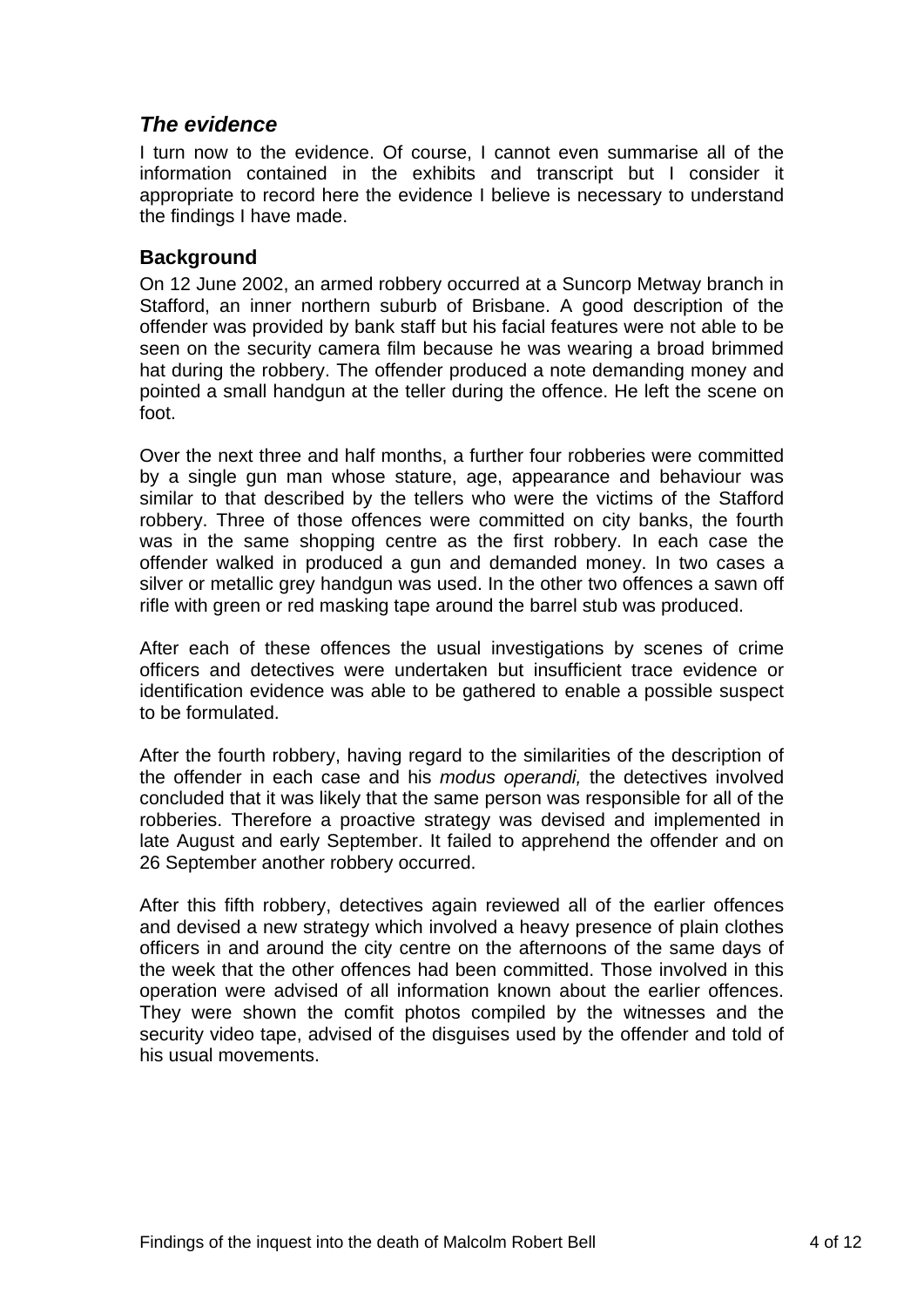#### **Events on the day of the shooting**

In furtherance of this strategy, on 11 October 2002, three pairs of plain clothed officers in unmarked cars were patrolling the inner city from about midday onwards. Just before 4.00pm, two of those officers, Senior Constable Cockett and Constable Maloney<sup>9</sup> were driving slowly down Elizabeth Street between cross streets Edward and Creek. They noticed a man now known to be Mr Bell. Their attention was drawn to him by the obvious wig he was wearing and they recognised the similarities between him the description of the suspect they were seeking. He crossed the road in front of them from the western side adjacent to St Johns Cathedral and entered a lane that runs beside the GPO from Elizabeth through to Queen Street.

The officers drove to the intersection with Creek Street and turned left intending to take the next left into Queens Street with a view to catching up with the suspect when he emerged from the laneway. Before they reached the intersection of Creek and Queen Streets they came upon two of the other officers involved in the operation, Constables Newton and McGinty who were parked in Creek St. After a brief discussion the four officers then drove in the two cars around into Queen Street and parked outside the GPO, very near to the lane the other end of which Mr Bell had been seen entering.

Senior Constable Cockett says he expected that Mr Bell would have come out of the lane by the time the officers got there as the traffic was quite heavy and the lane relatively short. When Constable Maloney looked down the lane she could not see Mr Bell so she and Senior Constable Cockett crossed Queen Street and separated to look in a bank that fronted Post Office Square and in some of the underground walkways.

### **Police confront Mr Bell**

Constables Newton and McGinty went into the lane beside the GPO. They say they went past the newsagent that is about one third of the way along the lane from the Queen Street end when they saw the man we now know was Mr Bell. The wig he was wearing, his similarity to the suspect for the bank robberies and his nervous manner made Constable Newton confident that he was the man they were looking for. He therefore decided to arrest the man. As a result of attempting to put that intention into effect, Constable Newton soon after shot and fatally wounded Mr Bell. There were numerous witnesses in the vicinity and, as one would expect when witnesses recount such a dynamic and traumatic incident, there is some inconsistency in the versions of those witnesses. I will therefore deal with them individually.

Constable Newton says he observed Mr Bell as they were walking towards each other. He waited till Mr Bell had walked past and he then turned and followed. He saw Mr Bell take off his wig which led him to consider it likely that Mr Bell had just committed another robbery and was likely to be armed.

<sup>1</sup>  $9$  Some of the witnesses have changed their names or rank since they were first interviewed. To avoid confusion I shall refer to them by the designation used in the earlier accounts.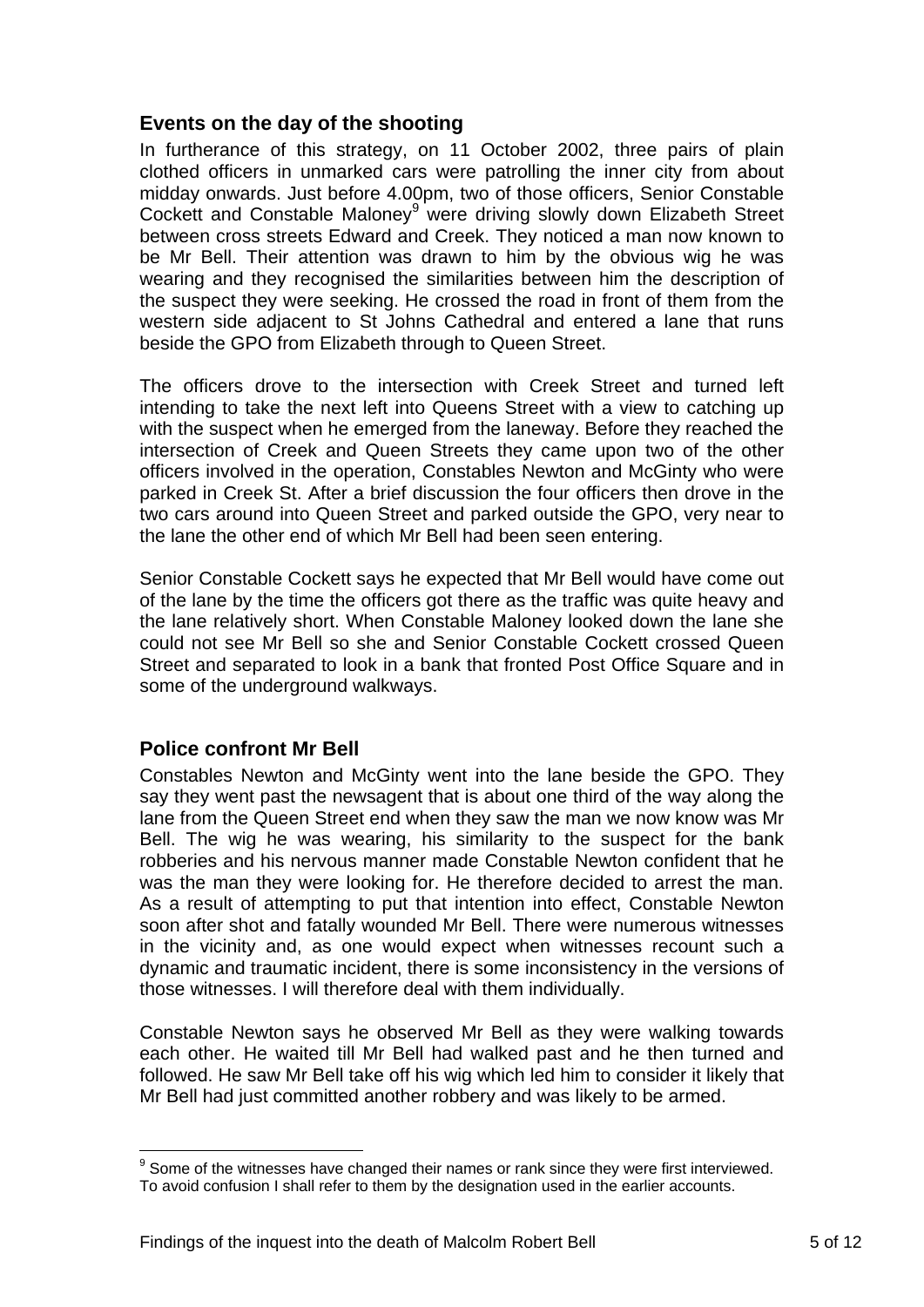Constable Newton says he was conscious that Mr Bell might identify as police officers either him, his partner or the other police involved in the operation and react violently. He was also desirous of detaining him within the confines of the laneway if possible. He instructed Constable McGinty to call for back up. Constable Newton advanced on Mr Bell, drew his firearm and called on Mr Bell to stop, while telling him he was under arrest and identifying himself as a police officer.

He says Mr Bell turned to face him but kept backing away as he fumbled to open the briefcase he was carrying. Constable Newton says he saw in it a shortened rifle and that it appeared that Mr Bell was seeking to get it out of the bag when he dropped the briefcase and with it the rifle before he could do so.

Mr Bell at that time had his back to an arcade that runs off the lane at right angles away from the post office. When he dropped the briefcase and everything in it, he turned and ran down that arcade out of Constable Newton's sight. Constable Newton ran after him into the arcade. Both men realised that there was no way out of the arcade other than the way they had entered. Mr Bell stopped and turned to face Constable Newton who says he continued to call on Mr Bell to stop but this direction was ignored.

After going five or so metres into the arcade he saw that Mr Bell was in the process of removing a hand gun from the waist band of his trousers. Constable Newton says he said to Mr Bell "*Don't move or I will shoot you!"* in a loud and commanding voice. He says that Mr Bell continued to withdraw the pistol, that he turned its muzzle in Constable Newton's direction so that the officer could see down the barrel. Constable Newton gave evidence that this led him to believe that he was about to be shot and that there was no way he could preserve his safety other than by shooting Mr Bell. This he did. The first shot seemed to have no effect on Mr Bell and so the officer fired a second time. Mr Bell fell to the ground dropping the pistol. When Constable Newton went to him it was obvious that he was seriously wounded.

### **Eye witness accounts**

Constable McGinty's account is largely consistent with this version. She claims they saw Mr Bell as soon as she and Constable Newton entered the lane. He was at that stage at the far end near Elizabeth Street. Having regard to the distance involved and the change in elevation as the lane rises from Elizabeth Street I suspect she is mistaken in this regard but nothing turns on that.

She agrees that after they had walked past Mr Bell, Constable Newton told her that he was sure that Mr Bell was the man they were looking for and that he was probably responsible for the robberies that had prompted the operation they were involved in. She agrees that she was told to call for assistance and that Constable Newton then tried to arrest Mr Bell near the newsagency. She says he called out "*Stop police!"* on three occasions and that Mr Bell backed away towards Queens Street while reaching into the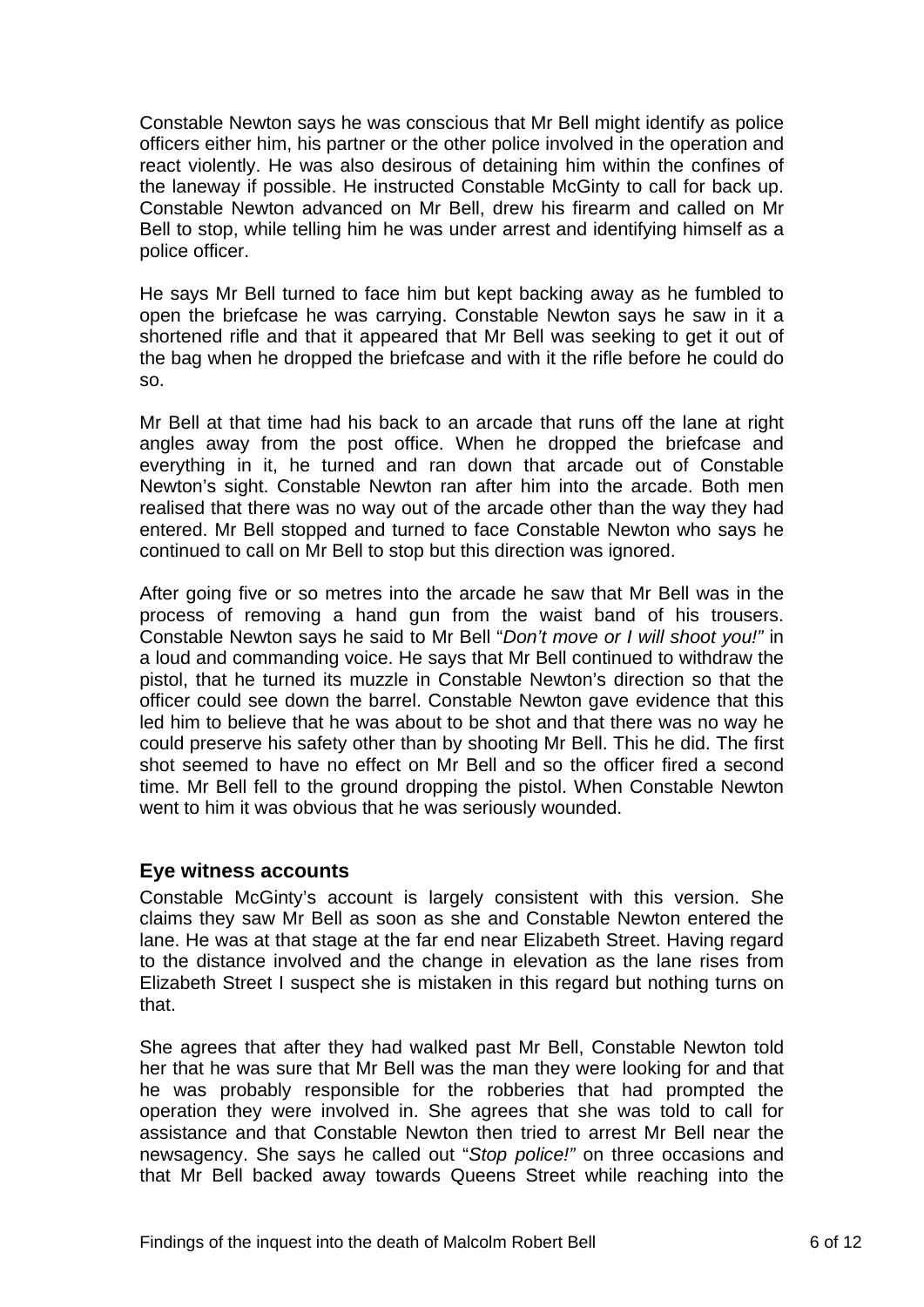briefcase he was carrying. She saw him drop it near the entrance to the telephone arcade and saw, among other things, a shortened firearm on the ground beside the case. She says that Mr Bell then disappeared from her view down that arcade and that Constable Newton followed him. At this point she lost sight of the men but could hear Constable Newton repeatedly yelling "*Drop the gun!"* When she reached the entrance to the arcade she could see Mr Bell towards the far end of it and she could see that he had something silver in his hand. He was facing Constable Newton. Her view of Mr Bell was obscured by the other officer. She says Constable Newton repeatedly told Mr Bell to drop the gun. She then heard two shots and saw Mr Bell fall to the ground. She saw Constable Newton go up to him and she also approached. She saw that Mr Bell was bleeding profusely. Constable Newton told her to summon an ambulance and so she called triple zero.

Bradley Dean, the owner of the newsagency that at the time fronted the lane and also had an entrance from the telephone arcade, was in his office at the back of the shop when he heard shouting coming from the telephone arcade. He says he heard a male voice twice say forcefully "*Put the gun down!"* He then heard two gunshots and when he went to investigate he saw a man lying on the ground in the telephone arcade with another standing over him. The upright man had a gun in his hand.

Nathan Harper says he was in the newsagent's when he saw three people run into the telephone arcade. He heard one of the male shout "*Drop it!"* or "*Drop to the ground!"* This was repeated on a number of occasions. He saw the two people who I accept were officers Newton and McGinty had guns in their hands. He saw that the third person who must have been Mr Bell had something in his hand but Mr Harper could not say what the item was. After the command had been yelled he heard two or three shots fired.

Joanne Berderow was working in the newsagency at the material time. She heard a male shout "*Get down on the ground!"* on a number of occasions and also yell "*I'll shoot!*" She then heard two shots.

John McCafferty was buying a paper and a lotto ticket in the newsagency when he heard a commotion in the lane way and saw three people run past the front of the newsagency and into the telephone arcade. He says when his attention was first drawn to the people they were in the laneway and he heard one of them yell "*Stop, stop, put it down!"* When he saw the people in the telephone arcade, the woman was near its intersection with the laneway and the male officer was further towards the blind end of the arcade. He heard one of the officers repeatedly yelling*" Put it down!" "Put it down!" "Drop it!"* He thought it was the female*.* He then heard two shots fired.

Ian Miller was also in the shop as a customer. He didn't hear any of the yelling that other witnesses reported but did hear two gunshots. There was a commotion. When he went out of the shop into the lane he saw on the ground a brief case and a shortened rifle. He also saw a wig. When he looked down the telephone arcade he saw a man on the ground and a woman tending to him in a way that made him realise the man was injured. As he was a medical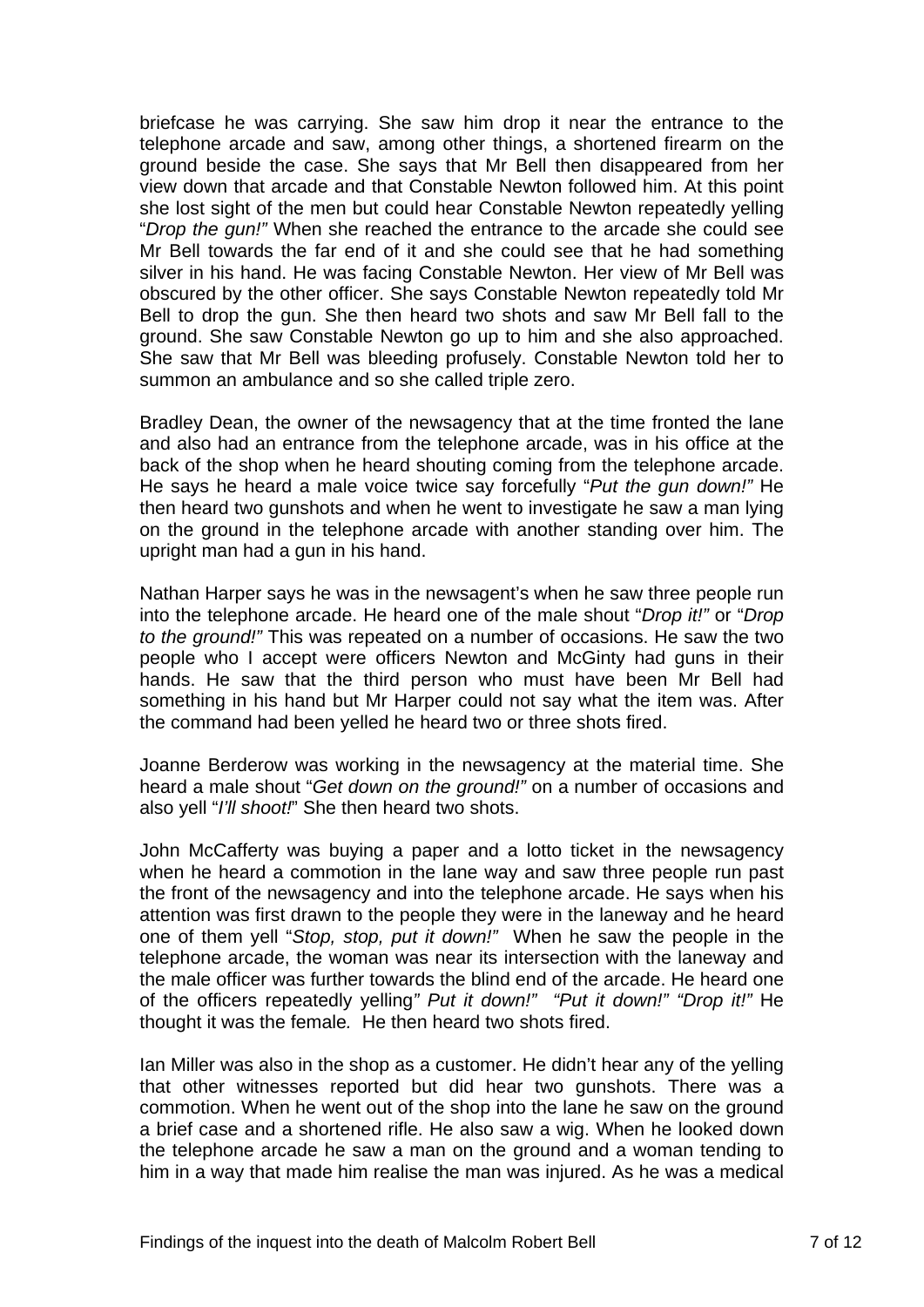practitioner Dr Miller went into the arcade and offered to assist. He says he saw a small grey pistol on the ground near the wounded man's feet. He says Mr Bell was very badly injured and bleeding profusely but still conscious.

Senior Constable Cockett says that after he had checked the bank in Post Office Square he was looking for Constable Maloney and making his way back across Queen Street when he heard shouting coming from the lane. He says he heard a male voice shouting "*Stop!*" or perhaps "*Stop, police*!" He then heard two gun shots and ran down the lane. Near its intersection with the telephone arcade he saw on the ground a brief case and a shortened rifle. He also saw a wig and a bundle of banknotes. He looked into the arcade and saw Constable Newton standing over the man he'd seen earlier in Elizabeth Street. Constable Newton told Senior Constable Cockett that he'd just shot the man and to call an ambulance. Senior Constable Cockett saw a silver pistol on the ground near the wounded man's feet.

The time imprinted on Mr McCafferty's lotto ticket indicates Mr Bell was shot soon after 4.03pm. Contact was made with the ambulance at 4.06 and an ambulance was on the scene at 4.13. When first assessed by para-medics Mr Bell was not breathing and had no pulse. After emergency treatment a weak pulse was established and he was intubated. Mr Bell was loaded into the ambulance and taken to the Royal Brisbane Hospital. On the way he was again assessed and found not to be breathing and to have no heart beat. At the hospital he was examined by a medical practitioner in the Accident and Emergency Department and declared dead at 4.52 pm.

## *The post shooting response*

Notification of the shooting was conveyed over the police communications system and numerous police and the specialist investigators referred to earlier converged on the scene and the investigation described already commenced.

### **Autopsy results**

On 12 October 2002, Dr Olumbe, an experienced forensic pathologist performed an autopsy on Mr Bell's body. He found wounds caused by projectiles entering the chest and abdomen. Both were recovered. One wound commenced in the upper left chest. It passed downwards and showed damage to the upper lobe of the left lung, the aorta and the left side of the heart. Dr Olumbe said in evidence that he considered that this injury would cause almost immediate death. The other projectile had traversed the upper right arm and then entered the trunk at the position of the seventh rib before lodging in a muscle of the abdomen.

Analysis of blood taken from Mr Bell found very high levels of amphetamines, methylamphetamine and morphine. Lower levels of tetrahydrocannabinol were also found.

In Dr Olumbe's opinion, the mechanism of death was internal haemorrhaging caused by gunshot wounds.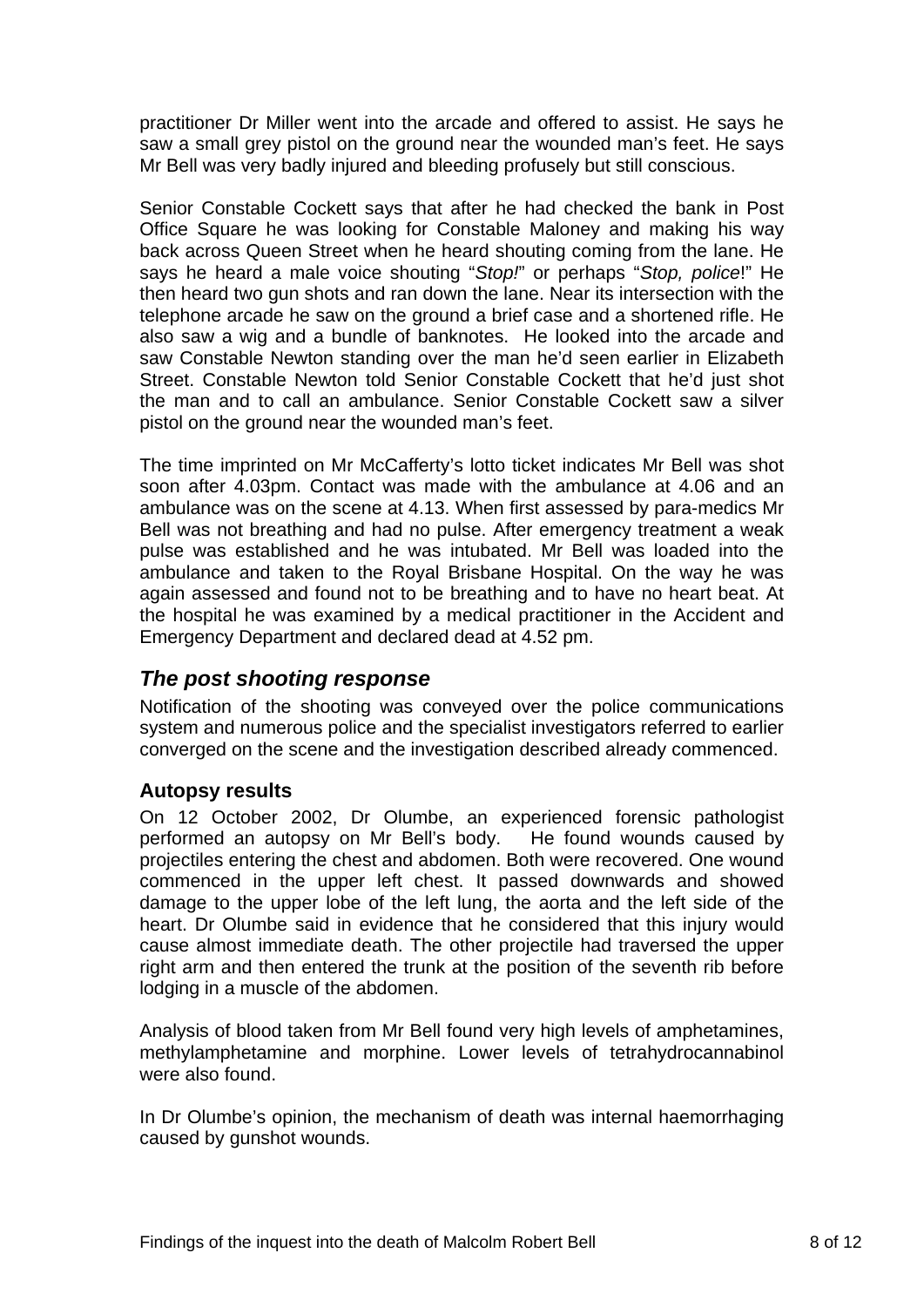Mr Bells's body was identified by his brother and by comparison of fingerprint records.

## **Ballistics**

An examination of the gun issued to Constable Newton showed that it had two less bullets than its capacity. The gun issued to Constable McGinty had a full compliment.

An examination of the projectiles removed from Mr Bell' body at autopsy showed that they were consistent with the type issued to QPS officers and markings on it were consistent with it having been fired by a Glock pistol such as those issued to the officers involved in this incident. However, the markings were not able to connect the projectile to Constable Newton's gun. Such a connection was able to be made with two spent cartridge cases found in the laneway.

The Jennings .22 calibre handgun found near Mr Bell was also examined. It had six bullets in the magazine but none in the chamber. It was capable of being fired but before it could have done so the gun would have needed to have been cocked by drawing and releasing the slide. The gun's serial number had been ground off. The weapon found near Mr Bell's briefcase was found to be a Stirling brand .22 calibre self-loading rifle that had its barrel and stock shortened. It contained 14 rounds in its magazine but none in the chamber. Its serial number had also been removed.

### **Other inquiries**

On the afternoon of Mr Bell's death the Bendigo Bank at the corner of Elizabeth and Edward Street was robbed by a man fitting Mr Bell's description. The alarm was raised at 3.56pm, the same time as Senior Constable Cockett says he saw Mr Bell in Elizabeth Street, about 80 metres from the bank. The money dropped by Mr Bell and recovered from the lane way was the same amount as had been stolen from that bank.

The results of other inquiries undertaken in the days and weeks following Mr Bell's death strongly indicate that he was the offender responsible for all of the robberies referred to earlier in these findings.

# *Findings required by s43(2)*

I am required to find, so far as has been proved, who the deceased was and when, where and how he came by his death.

As a result of considering all of the material contained in the exhibits and the evidence given by the witnesses, I am able to make the following findings.

**Identity of the deceased** – The deceased was Malcolm Robert Bell

**Place of death** – Mr Bell died at Herston, Queensland

*Date of death* – He died on 11 October 2002.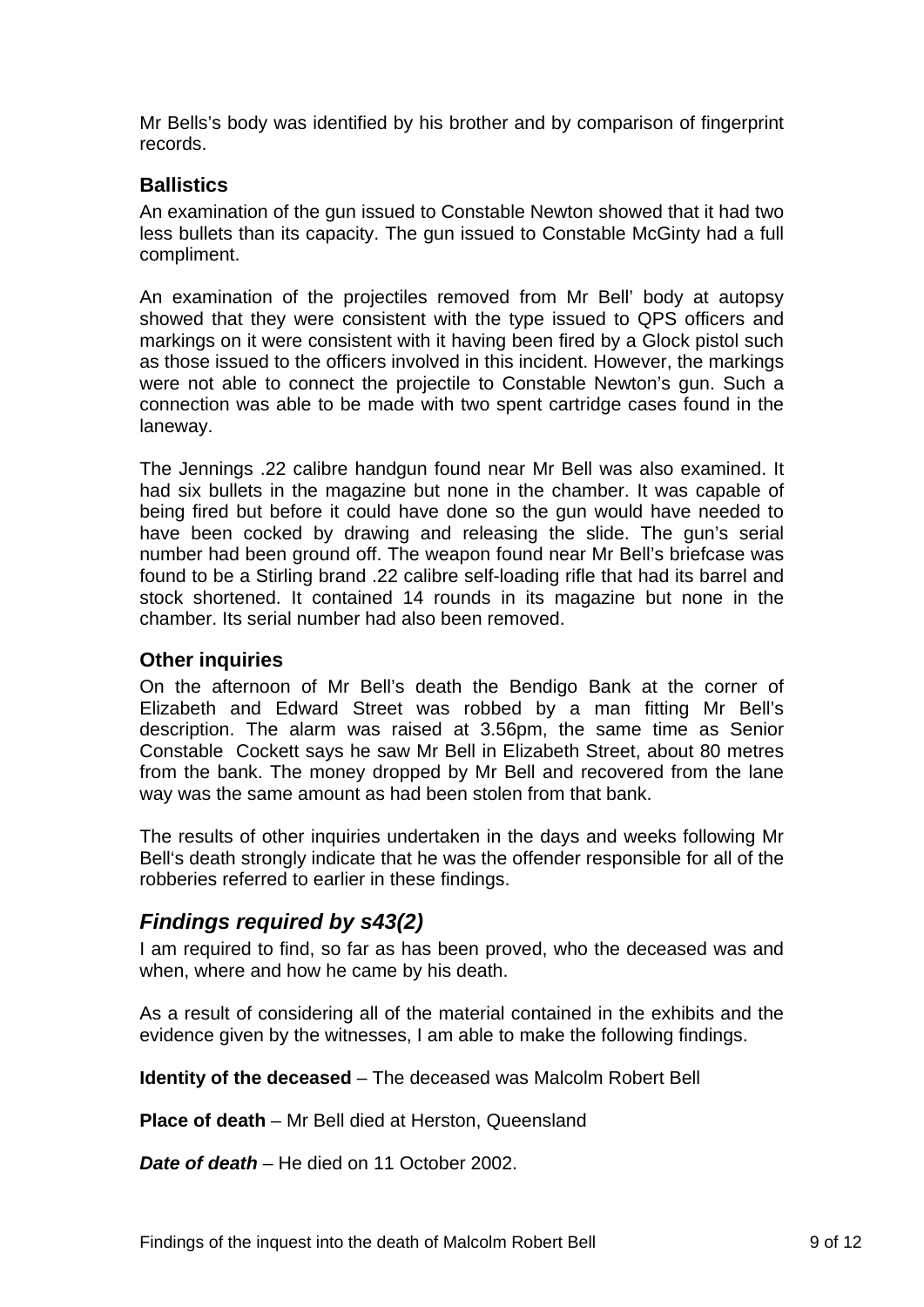**Cause of death** – Mr Bell died from internal haemorrhaging as a result of being shot by Constable Newton

## *The committal question*

In addition to the findings concerning the particulars of the death that I have just pronounced, I am also required by s43(2)(b) of the Act to find whether anyone should be charged with murder or manslaughter as a result of the death. That requires me to determine whether a *prima facie* case for such a charge is made out, that is whether a properly instructed jury could convict anyone on such a charge.

Section 291 of the Criminal Code provides that it is unlawful to kill another person unless that killing is authorised, justified or excused by law.

Section 300 Criminal Code states that "*any person who unlawfully kills another person is guilty of a crime, which is called murder, or manslaughter, according to the circumstances of the case."* 

There are various definitions of murder provided by s.302 of the Code. Most relevant to this case, s.302(1) provides that a person who unlawfully kills another person with the intention of causing the death or doing grievous bodily harm is guilty of the crime of murder.

In this case there is an abundance of evidence indicating that Malcolm Bell was killed by Constable Newton. There is also compelling evidence that Constable Newton intended to either to kill him or to do him some grievous bodily harm to Mr Bell. The evidence of Constable Newton is that he intentionally shot the deceased intending to incapacitate him. Further, the necessary intention can be inferred from other evidence on the basis that a person is held to have intended the natural and likely consequences of his/her act.

Therefore, the only issue to be further considered is whether the killing was authorised, justified or excused by law. If it was, that is the end of the matter. If not, I must commit Constable Newton for trial and allow the Director of Public Prosecutions consider whether an indictment should be presented.

There are two statutory provisions relevant to that issue in this case, namely s271 and s283 of the *Criminal Code*.

Section 271, short-titled "*Self-defence against unprovoked assault,*" provides that if a person is assaulted in such a way as to cause reasonable apprehension of death or grievous bodily harm, and the person reasonably believes that he can not otherwise protect himself from that, it is lawful for the person to use such force as is necessary for his defence even though that force may cause death or grievous boldly harm. So far as is relevant to this case, "assault" is defined in s245 to include not only the application of force but also the threatened application of force in circumstances where the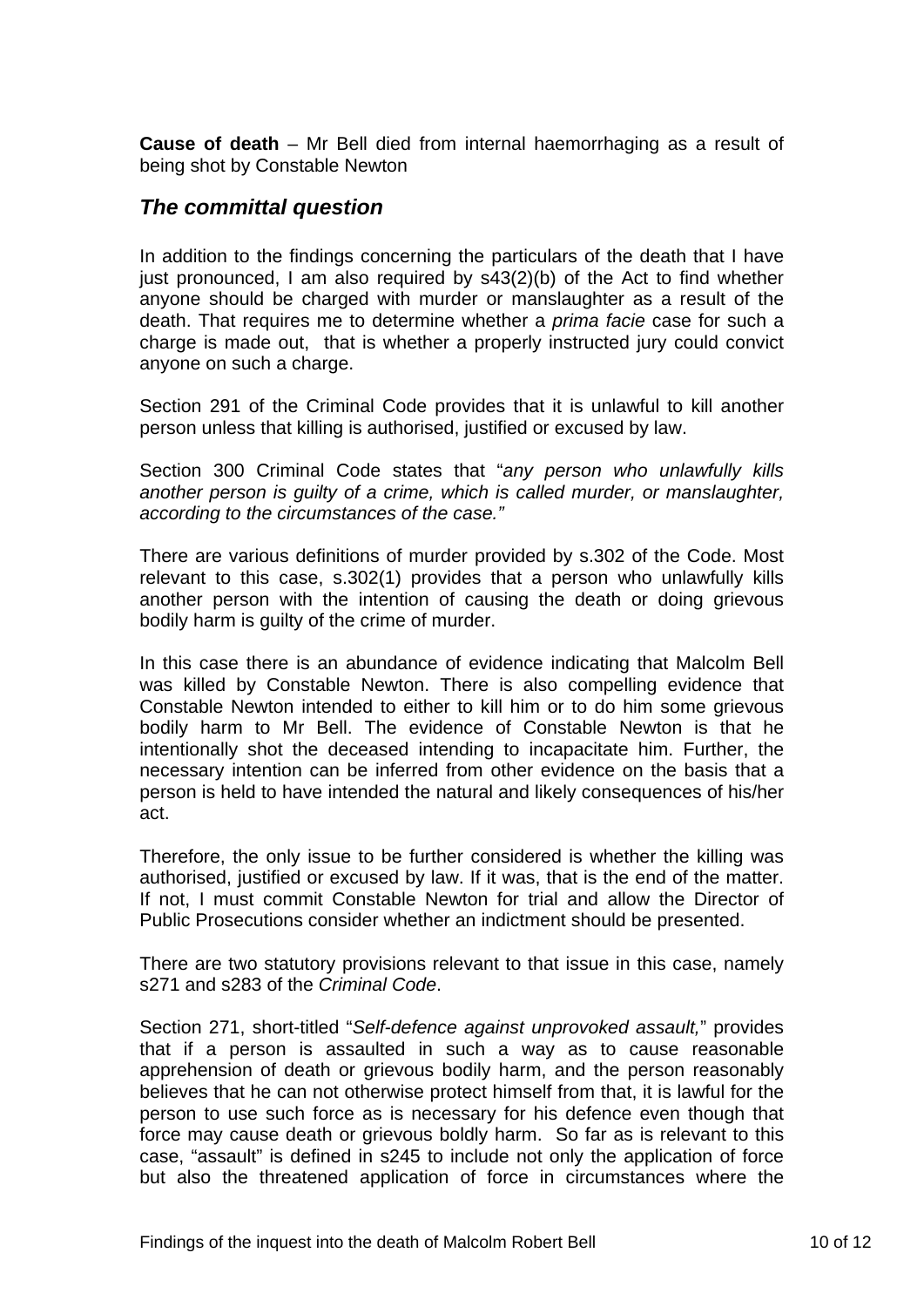person making the threat has an actual or apparent ability to carry out the threat.

It is also important to note that s283, short-titled "*Excessive force*", provides that *"(i)n any case in which the use of force by one person to another is lawful the use of more force than is justified by law under the circumstances is unlawful."* 

I will now attempt to apply that law to the facts of this case.

Constable Newton's evidence is that when Malcolm Bell pointed the pistol at him he believed he was about to be shot by Mr Bell and that he would die. This was an unprovoked assault within the meaning set out earlier. Constable Newton further said that he believed that there was no other way he could preserve his life other than by shooting Mr Bell.

If each of these beliefs were held on reasonable grounds Constable Newton is protected by s271 of the Code. I believe that the evidence establishes this to be the case and consider the Crown could not discharge their onus to disprove it if the matter came to trial. I will not repeat all of the evidence summarised above. I note that there are considerable inconsistencies in the various versions but I also note that important aspects of Constable Newtons' account are corroborated by numerous independent witnesses who heard him repeatedly demand Mr Bell stop and put down his gun. Some also heard him warn Mr Bell that he would be shot if he did not comply. A weapon matching the description of one previously seen in Mr Bell's possession was found near Mr Bell after he had been shot.

Police officers are not above the law. They are equally liable to be prosecuted if the evidence is sufficient. Nor does the fact that Mr Bell had committed a series of very serious offences in the months leading up to his death mean that he was liable to summary execution and I am certain that did not happen.

On the other hand, police officers are also entitled to the protection of the law, in this case that afforded by the self-defence provisions. When one has regard to how Constable Newton came to be in the position he found himself in on the afternoon of 11 October 2002, no fair minded person could have any concerns about that. Accordingly, I find that no person should be committed for trial in connection with Mr Bell's sad death. There are also provisions of the *Police Powers and Responsibilities Act 2000* that may exculpate Constable Newton but in view of the conclusion I have reached concerning the Code defence there is no need to traverse them.

The incident that has been the subject of this inquiry harmed numerous people. Malcolm Bell lost his life, his wife lost her partner of more than 20 years. It is clear that Mr Bell did not lead an exemplary life but the fact that their relationship survived his lengthy prison sentences and remained supportive and respectful demonstrates there was much more to his life than the crime that lead to its premature end. The letter of Dr Rosevear indicates that he attempted to get assistance for his drug problem but was